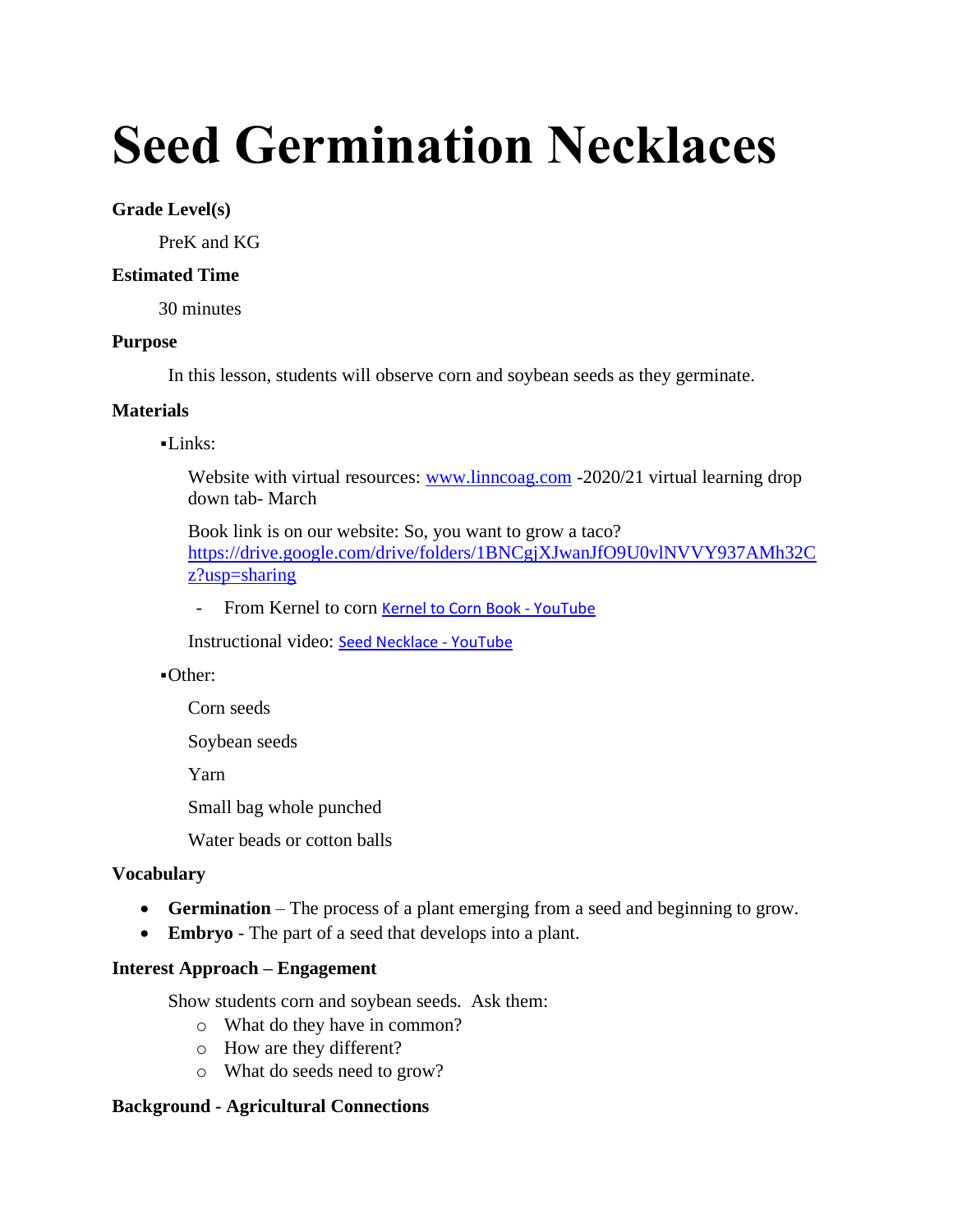Farmers in Iowa are the country's biggest producers of corn and soybeans. These plants germinate in the ground the same way they do in the seed germination necklaces.

Farmers care for them from planting until harvest. Corn and soybeans are found in many items that we use every day, including plastics, corn chips, and even cake! They can also be feed to livestock and made into biofuels.

# **Procedures**

1. Watch the instructional video and listen to the read-aloud story- "So you want to Grow a Taco."

-Seeds germinating are vital to producing food.

- 2. Place moistened water beads or cotton ball into the hole-punched jewelry sized bag. If using a cotton ball, squeeze out excess water before putting it in the bag.
- 3. Push one corn and one soybean seed into the bag.
- 4. Seal the bag and run yarn through the hole to create a necklace.
- 5. Ask students to wear their bags around their necks or place them in a warm place and observe them every day. Optional: Divide the class into groups to compare different temperature and light

conditions (Inside shirt, outside shirt, refrigerator, desk drawer, sunny window, outside, etc.)

- 6. During the observation period, ask students to record daily journal entries using full sentences and good grammar to describe what they see.
- 7. If you would like to continue the experiment, transplant the germinated seeds into a cup of soil. Watch them continue to grow and compare the leaves and roots of corn and soybean plants.

# **Organization Affiliation**

Cindy Hall and Kelsey Faivre with Iowa Agriculture Literacy Foundation **Agriculture Literacy Outcomes**

Plants and Animals for Food, Fiber & Energy

- Distinguish between renewable and non-renewable resources used in the production of food, feed, fuel, fiber and shelter.
- Explain how the availability of soil nutrients affects plant growth and development.

Agriculture and the Environment

• Explain how the interaction of the sun, soil, water, and weather in plant and animal growth impacts agricultural production.

Science, Technology, Engineering & Math

• Provide examples of science being applied in farming for food, clothing, and shelter products.

# **Iowa/ Common Core Standards**